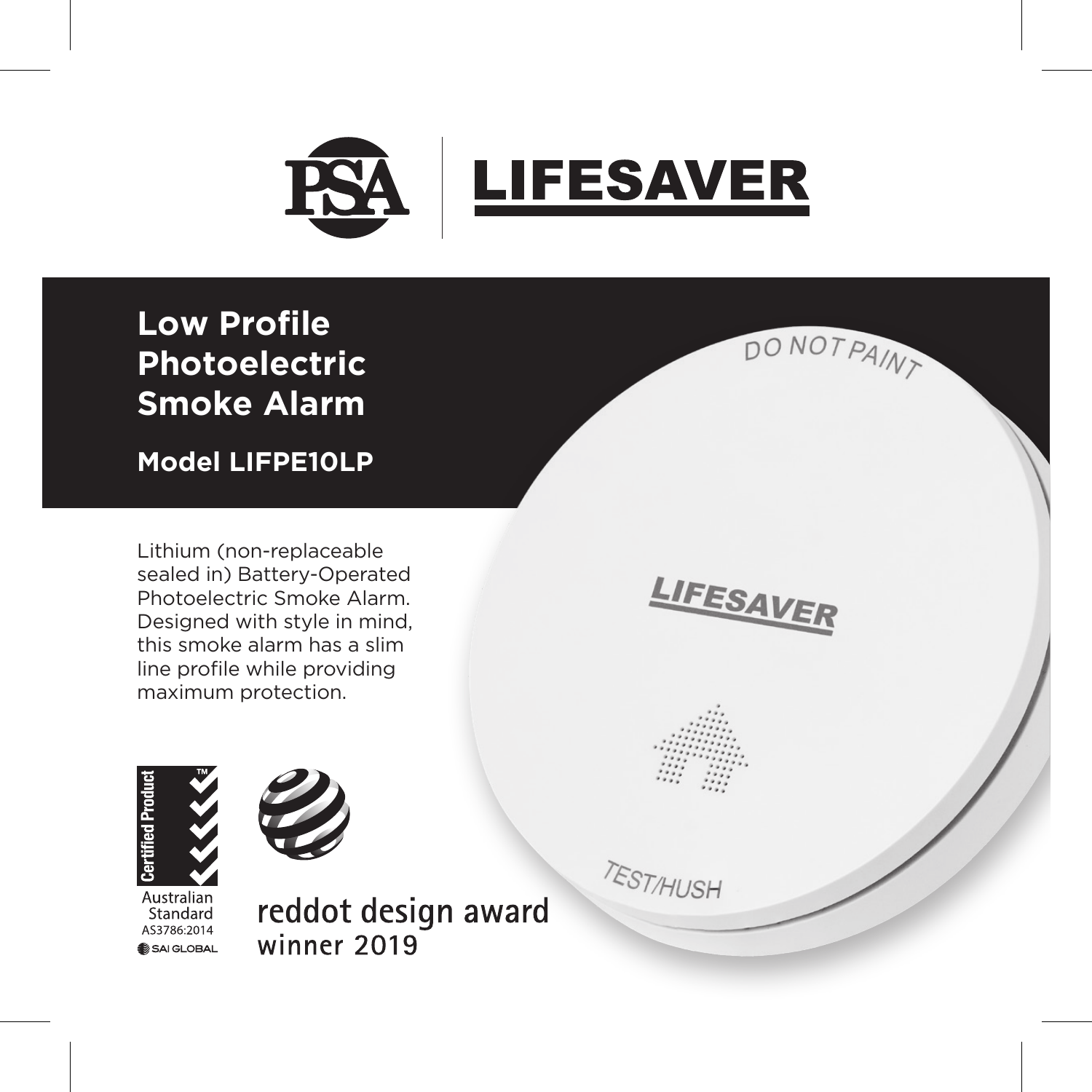#### **Thank you for purchasing this PSA LIFESAVER smoke alarm!**

Please read these instructions carefully and store them in a safe place where you can access them easily.

## **Product description**

This alarm detects particles of combustion using photoelectric technology. This smoke alarm has an expected service life of ten years under normal conditions. We recommend that you should replace after 10 years from installation date to ensure normal operation.

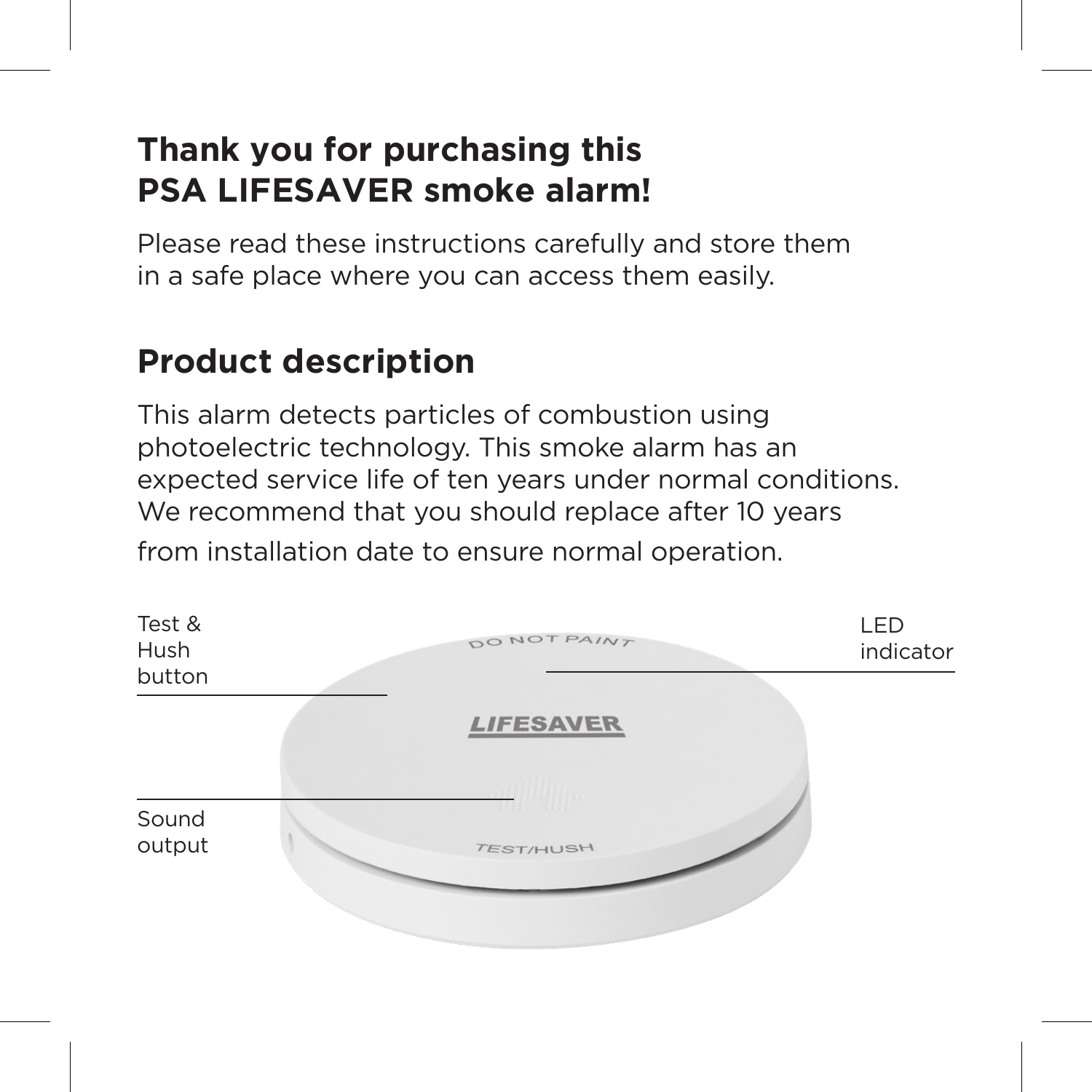# **Product Specifications**

| Detection method                          | Photo-electric Technology                                                                                                             |  |
|-------------------------------------------|---------------------------------------------------------------------------------------------------------------------------------------|--|
| Power supply                              | Sealed battery (3V DC)                                                                                                                |  |
| <b>Battery spec</b>                       | <b>CR123A</b>                                                                                                                         |  |
| Battery lifetime                          | 10 years                                                                                                                              |  |
| Alarm volume                              | $\geq$ 85 dB (A) at 3 meters                                                                                                          |  |
| Operating temperature                     | $0 °C - 40 °C$                                                                                                                        |  |
| Operating humidity                        | < 93%                                                                                                                                 |  |
| Date of replacement                       | See product label                                                                                                                     |  |
| Individual alarm indicator                | Yes                                                                                                                                   |  |
| Alarm silence facility                    | Yes   Hush me: 5-15 minutes                                                                                                           |  |
| Low battery warning                       | Yes                                                                                                                                   |  |
| Low battery silence facility              | Yes   Hush me : 10 hours                                                                                                              |  |
| Installation in<br>accommodation vehicles | Yes                                                                                                                                   |  |
| Mounting location                         | Ceiling or wall                                                                                                                       |  |
| Interconnectable                          | No                                                                                                                                    |  |
| Comply with                               | AS3786:2014                                                                                                                           |  |
| Sound Pattern                             | ISO8201(BI 0.5s -pause 0.5s -BI<br>0.5s -pause 0.5s -BI 0.5s -pause<br>1.5s, with the RED LED flashing,<br>repeat this alarm pattern) |  |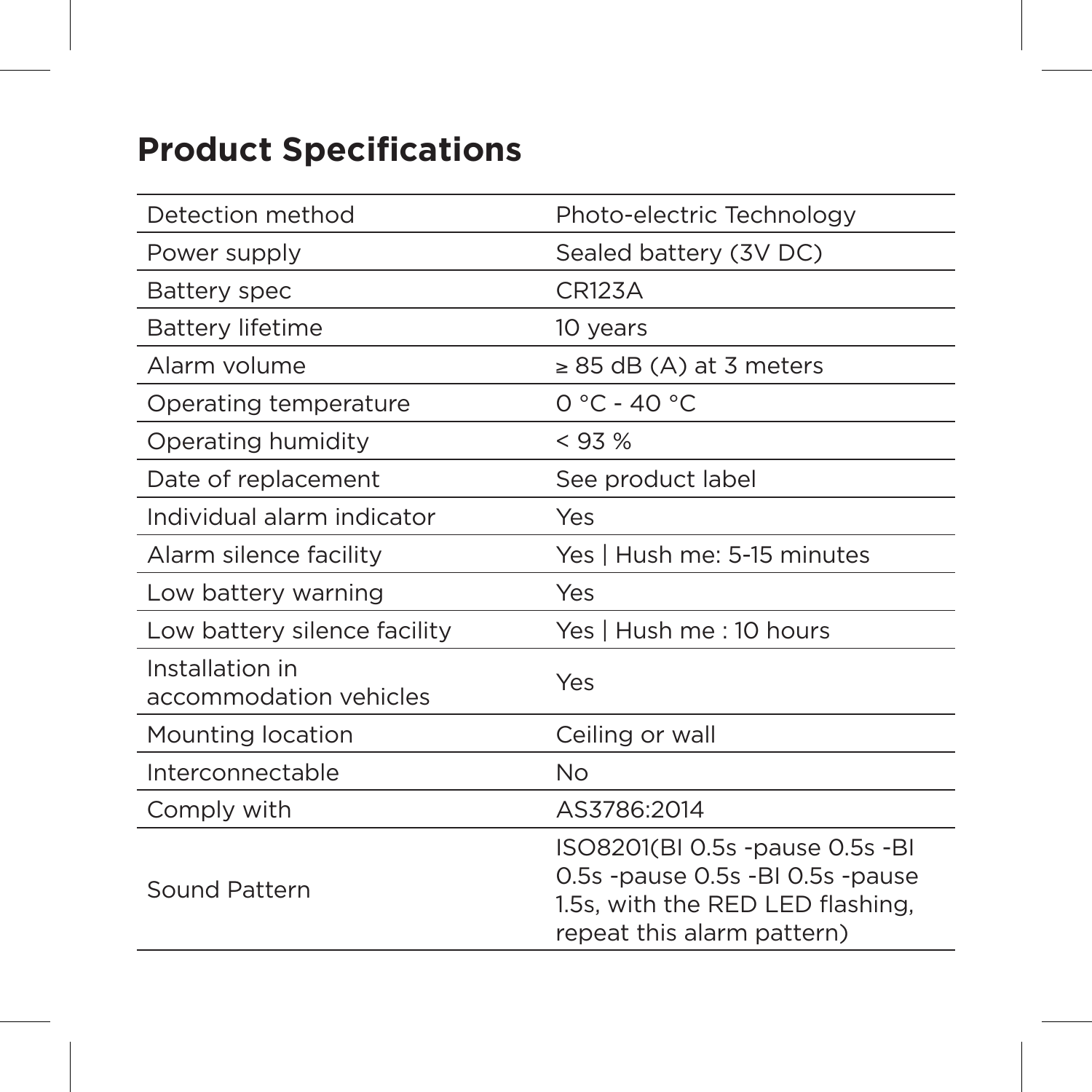# **Warnings**

- To prevent injury, this smoke alarm must be securely attached to the ceiling/wall in accordance with the installation instructions.
- Batteries should not be exposed to excessive heat such as sunshine, fire or the like.
- Do not paint or cover the smoke alarm.

#### **Where to install a smoke alarm**

- Check specific State legislation in your area to ensure smoke alarms are correctly located according to local laws. Each State or Territory may differ in building codes and regulations. PSA Products can only recommend the locations.
- Locate an alarm for each separate sleeping area in the immediate vicinity of the bedrooms. Try to monitor the exit path as the bedrooms are usually farthest from an exit. If more than one sleeping area exist, then install additional alarms in the immediate vicinity of each sleeping area.
- Locate additional alarms to monitor any stairwells because stairwells act like chimneys for smoke and heat.
- Locate at least one alarm on every floor level.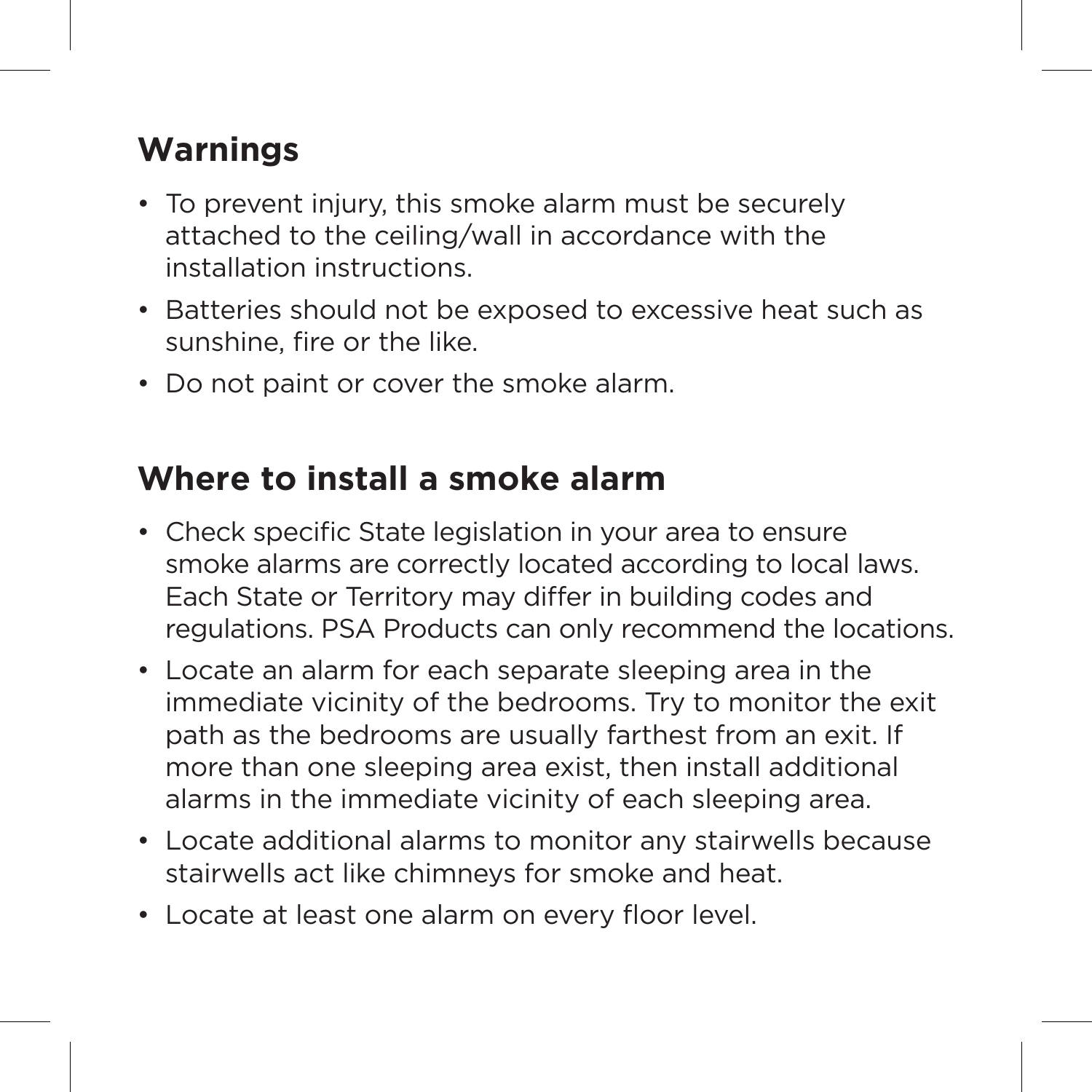- Locate an alarm in every room where a smoker sleeps.
- Locate an alarm in every room where electrical appliances are operated (i.e. portable heaters or humidifiers).
- Locate an alarm in every room where someone sleeps with the door closed. The closed door may prevent an alarm not located in that room from waking the sleeper.
- Smoke, heat and other combustion products rise to the ceiling and spread horizontally. Mounting the alarm on the ceiling in the center of the room places it closest to all points in the room. Ceiling mounting is preferred in ordinary residential construction.
- When mounting alarms on the ceiling locate it at least 300mm away from the side wall and 300mm away from any corner. (see diagram).
- When mounting alarms on a wall, use the inside wall. The recommended position is between 300mm and 500mm off the ceiling. (see diagram).

**NOTE:** The performance of smoke alarms mounted on walls is unpredictable and this mounting position is not recommended when ceiling mounting can be implemented.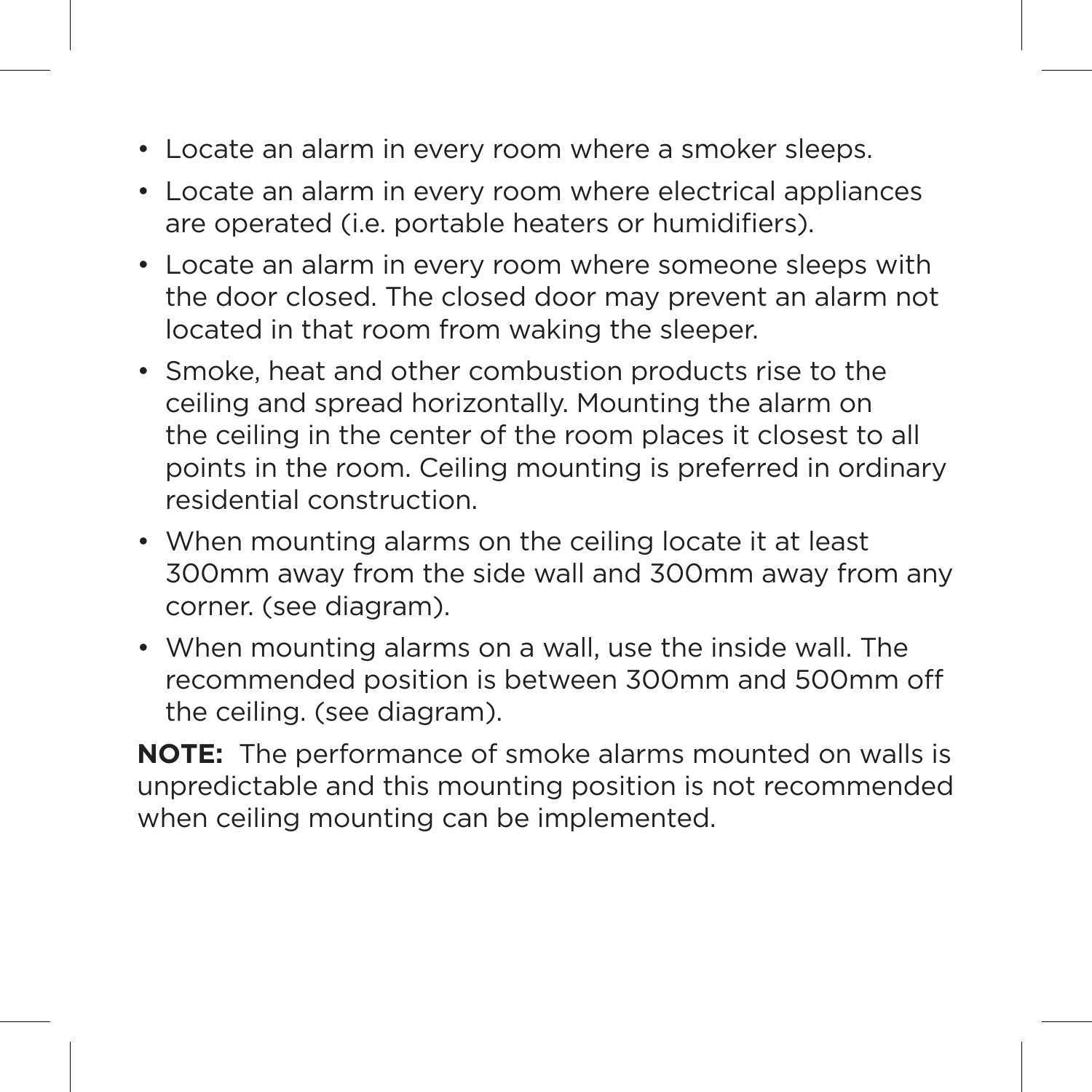#### **Location of smoke alarm**



Single Floor Typical Multiple Floor Installation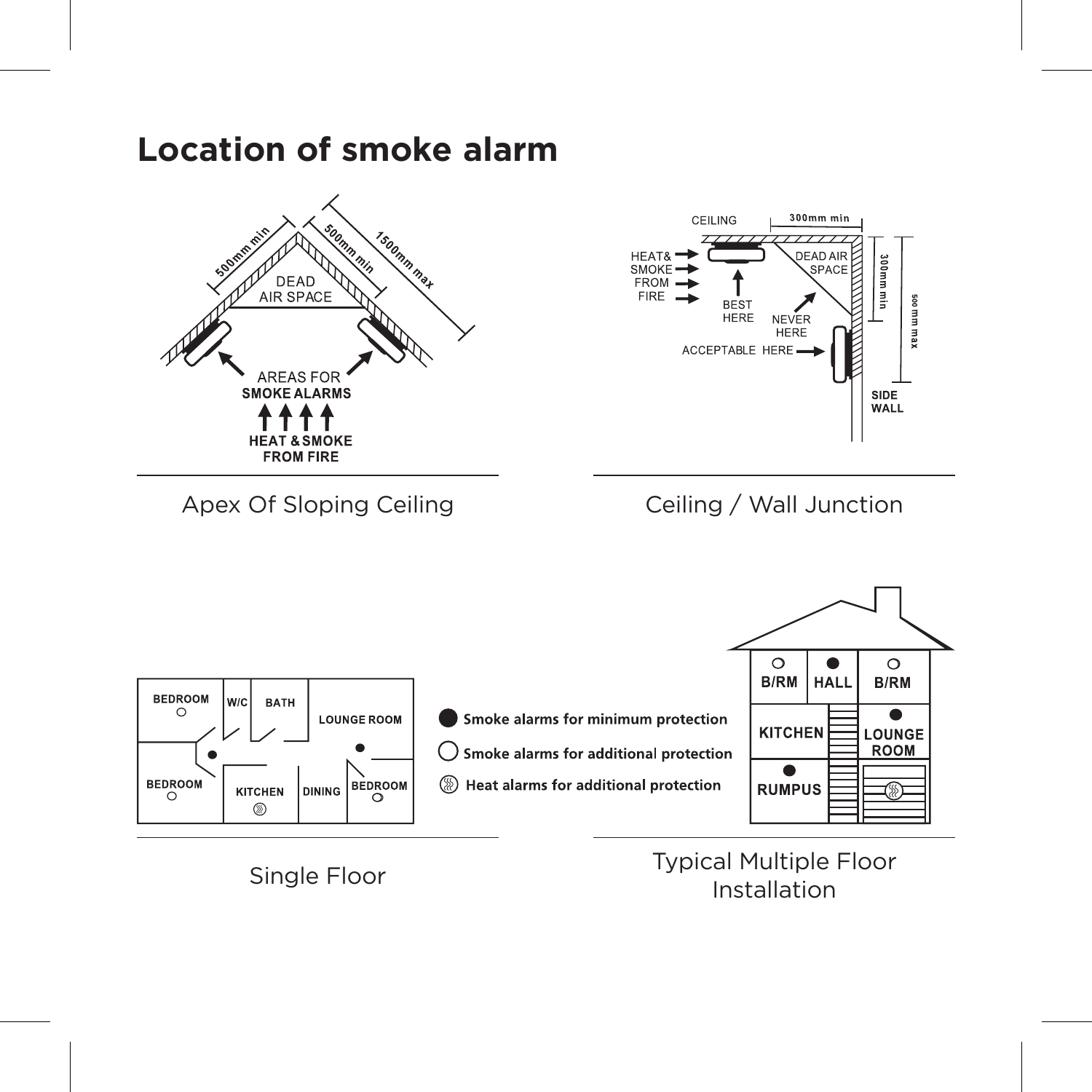#### **Where not to install a smoke alarm**

- Do not locate your smoke alarm in the garage products of combustion are present when you start your automobile. Use Lifesaver Heat Alarm in this location.
- Do not locate your smoke alarm in front of forced air supply ducts used for heating and air conditioning and other high air flow areas.
- Do not locate your alarm in areas where temperatures may fall below 0°C or rise above 40°C, or in humidity higher than 93% as these conditions may reduce battery life.
- Avoid dusty areas, dust particles may cause smoke alarm to false alarm or fail to alarm. Use Lifesaver Heat Alarm in this location to avoid false alarms.
- Avoid very humid areas or near a bathroom, moisture can cause false alarm.
- Avoid insect-infested areas.
- Do not locate alarm within 0.9m of the following: the door to a kitchen, the door to a bathroom containing a tub or shower, ceiling or whole house ventilating fans, or other high flow areas.
- Avoid locating near fluorescent lights or other electrical equipment. Install smoke alarms at least 300mm away from lights and other electrical devices.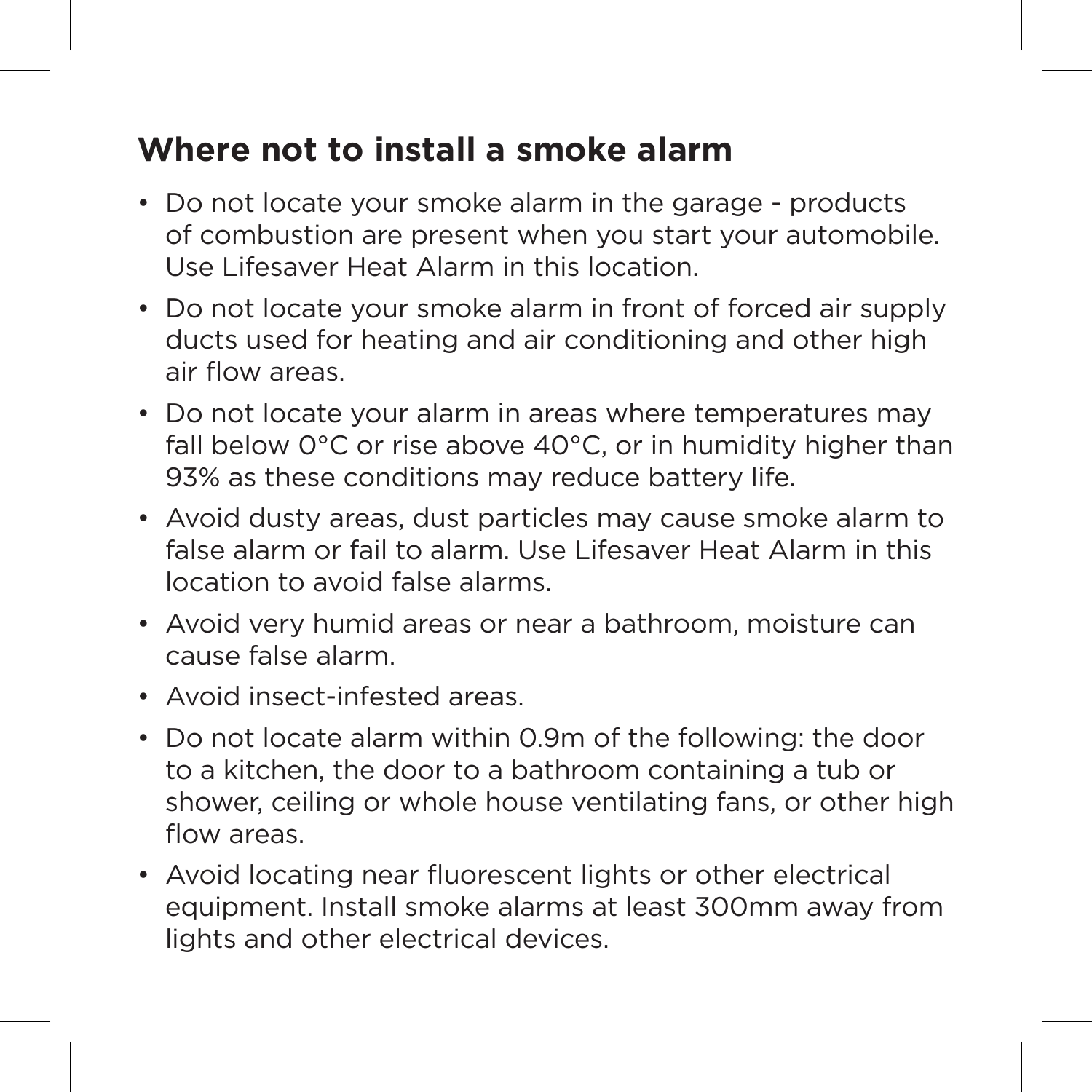# **Activation**

Before commissioning the smoke alarm, it is important to activate it and test it for correct operation.

- Install the smoke alarm onto the mounting bracket. The smoke alarm will give a short beep when the alarm is fully connected to the bracket.
- Firmly press the test button for at least 3 seconds. The alarm will sound 3 short beeps – 1.5 seconds pause, then repeat it until the button is released. The initial test volume is low, then followed by full volume sound. The alarm may sound for up to a few seconds after releasing the test button, indicating that the product can be used normally.

# **Mounting**

- Place the mounting bracket on the desired installation location and mark where the holes should be drilled.
- Drill two holes with a diameter of 5 millimeters.
- Push the plastic plugs into the holes.
- Insert the screws into the mounting bracket and tighten them firmly into the plugs.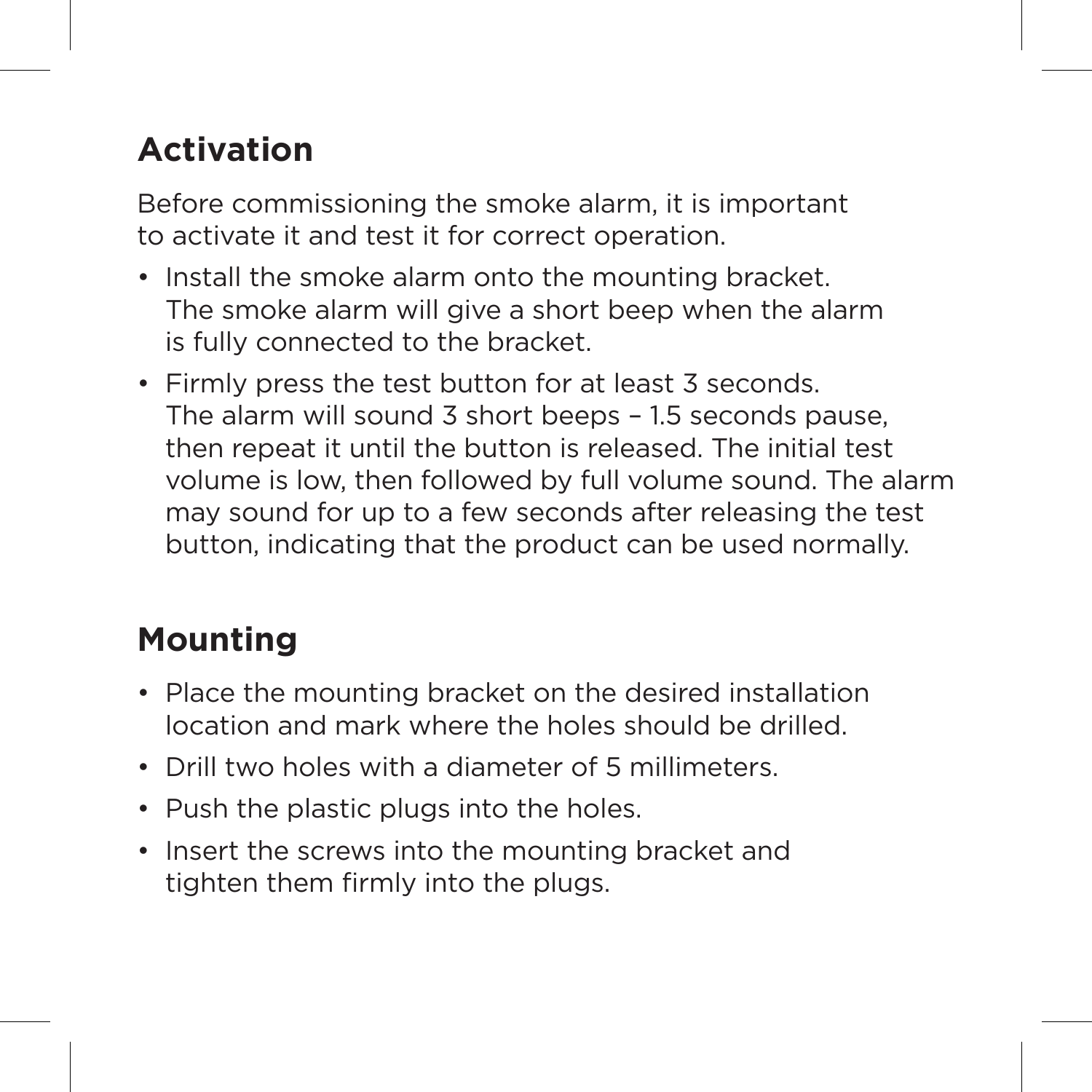- Place the smoke alarm on the mounting bracket and secure it by turning it clockwise. Test the correct operation of your smoke alarm by pressing the test button.
- If no sound is generated, the smoke alarm is not functioning properly and should not be used!



#### **Alarm silence facility**

When the smoke alarm activates, the alarm can be silenced or hushed for 5 to 15 minutes by pressing the test/hush button. After that, the smoke alarm automatically resets and returns to normal opera on mode. If there are small particles of combustion in the air, the smoke alarm will activate again. WARNING: Before using the alarm silence facility, always identify the cause of the alarm and make sure that the circumstances are safe.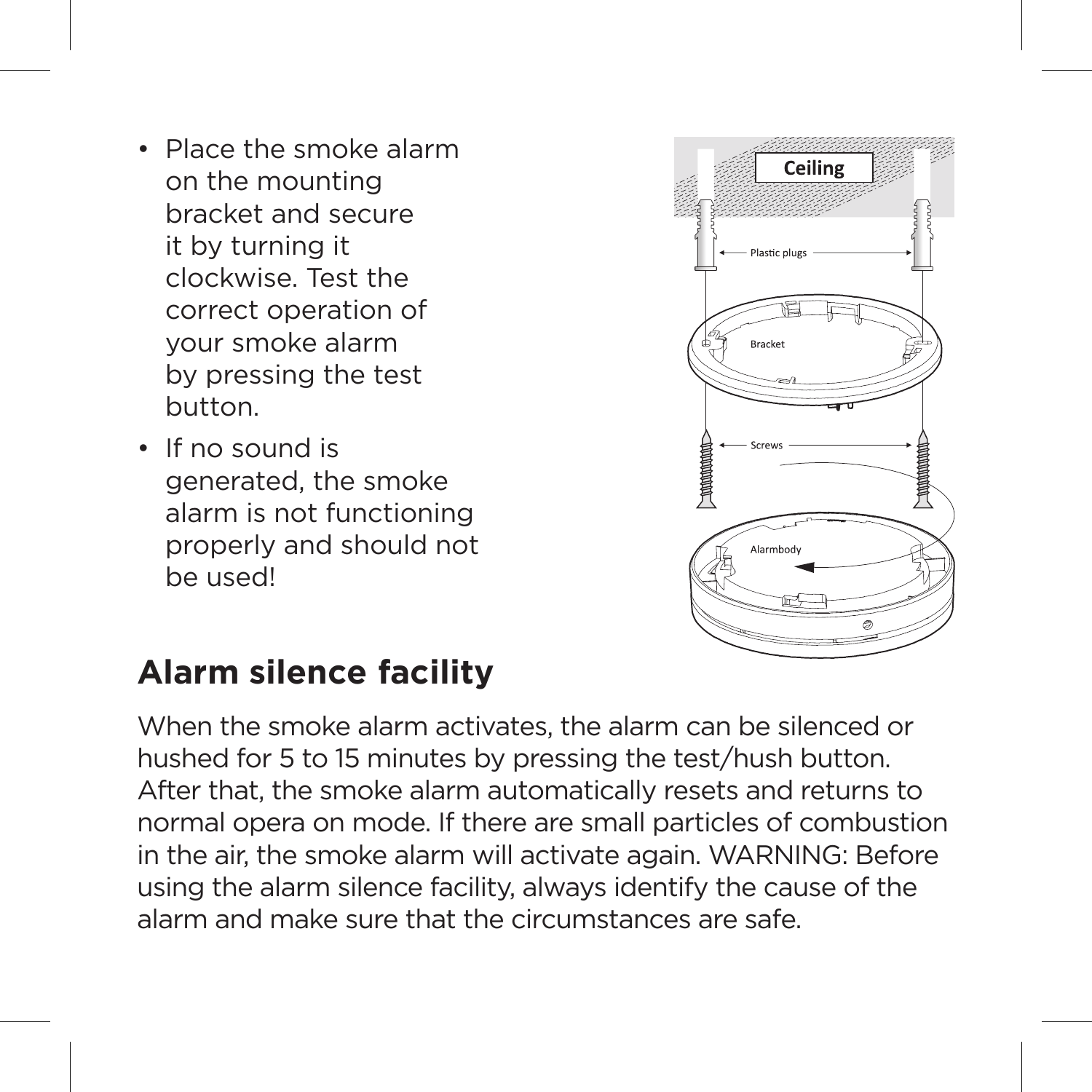## **Low battery mode**

When the battery is running low, the smoke alarm will indicate this with a repetitive beep and flash for approximately 30 days.

**WARNING:** This smoke alarm is equipped with a nonreplaceable battery. When this warning occurs, replace the device as soon as possible! The low battery warning beep can be hushed for 10 hours by pressing the test/hush button. This feature allows you time to change the smoke alarm. The smoke alarm will continue to function as normal in this mode.

## **Fault warning mode**

When the smoke sensor is not functioning properly, it will turn into the fault warning mode. Try cleaning the smoke alarm (see paragraph maintenance) or replace the smoke alarm. If the buzzer is not working correctly, the device will turn into the buzzer fault warning mode. Please immediately replace the smoke alarm when this occurs.

## **Night mode**

This smoke alarm has an automatic night mode. In dark rooms, the LED signal will be turned off to prevent disturbance of the night's sleep.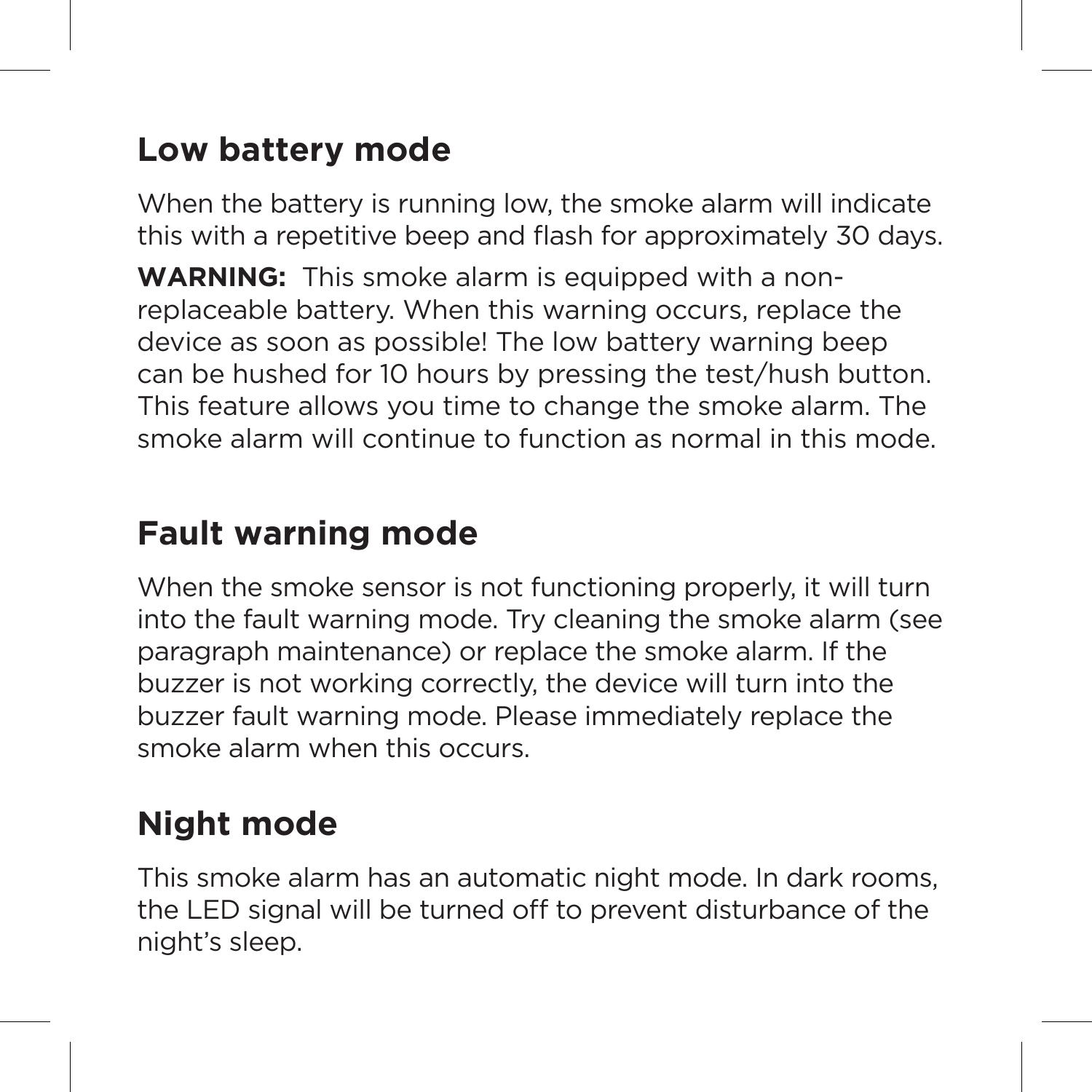## **Alarm Tamper-Resist Feature**

A tamper resist feature has been provided. To activate this feature, you must break out the tamperresist blocks on the mounting plate.

Using this feature will deter children and others from removing the alarm from the mounting plate.



## **Disassembling**

To disassemble the smoke alarm, take a screw driver and push it into the mounting hole. Then, turn the smoke alarm counterclockwise to remove it from the mounting bracket.

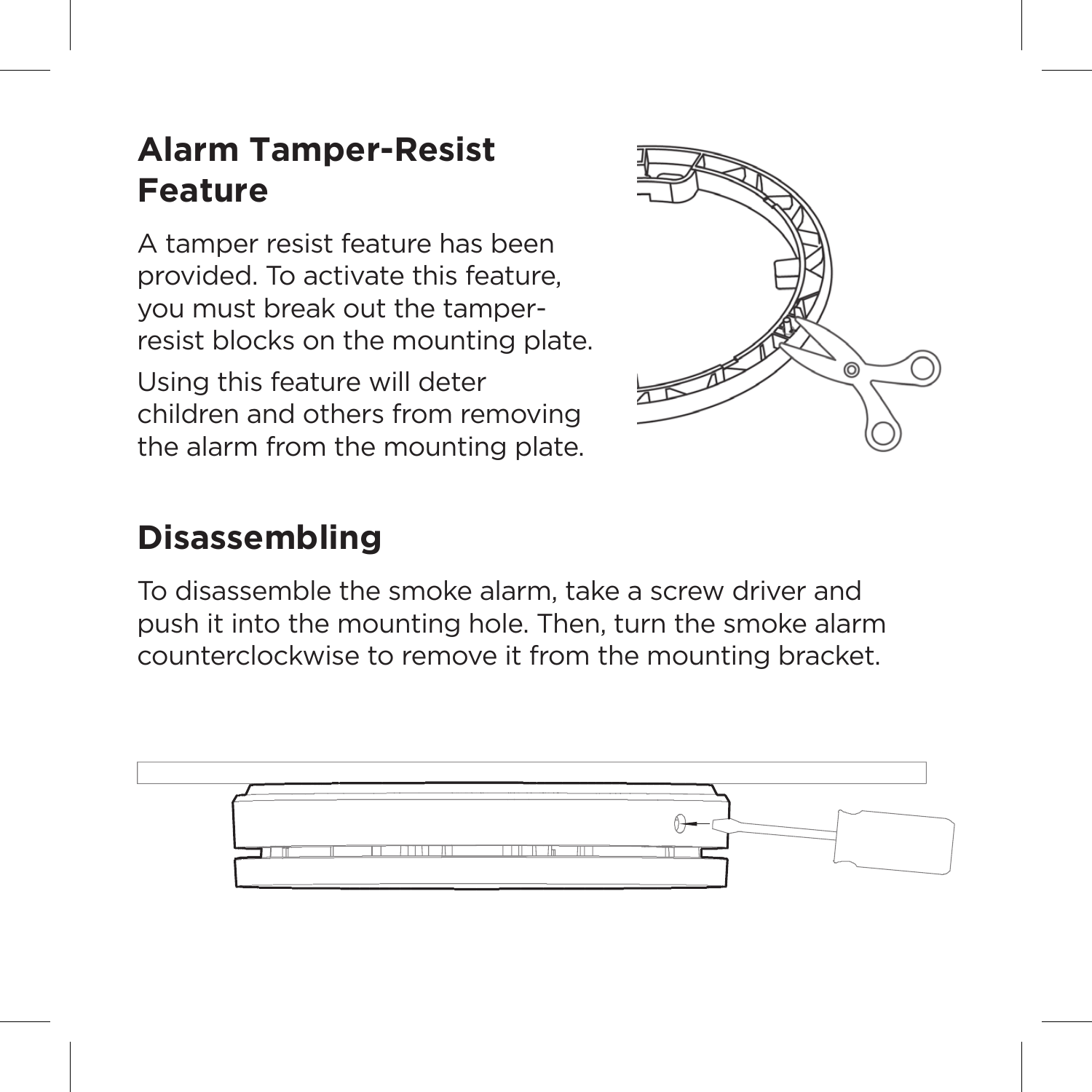#### **Maintenance**

- This smoke alarm is equipped with a self-testing mechanism. We recommend to test the smoke detector manually at least once every three months by using the test facility. If the smoke alarm functions correctly, it will generate a loud beep. Due to the loudness of the alarm, make sure that you always stand at arm's length distance from the unit when you are testing. If the smoke alarm does not generate an acoustic signal, the smoke alarm must be replaced immediately!
- Clean the smoke alarm at least once per month to remove dirt, dust or debris. Use a vacuum cleaner with a soft brush and vacuum all sides and covers of the smoke alarm. Do not remove the top cover of the smoke alarm to clean it inside.
- Do not attempt to repair this smoke alarm. If the smoke alarm shows damage related to its functionality, it must be replaced!
- Troubleshooting: False alarm is often caused by dust or steam.

This smoke alarm has an expected service life of 10 years under normal conditions. We recommend that you should replace the smoke alarm after 10 years from installation date to ensure normal operation.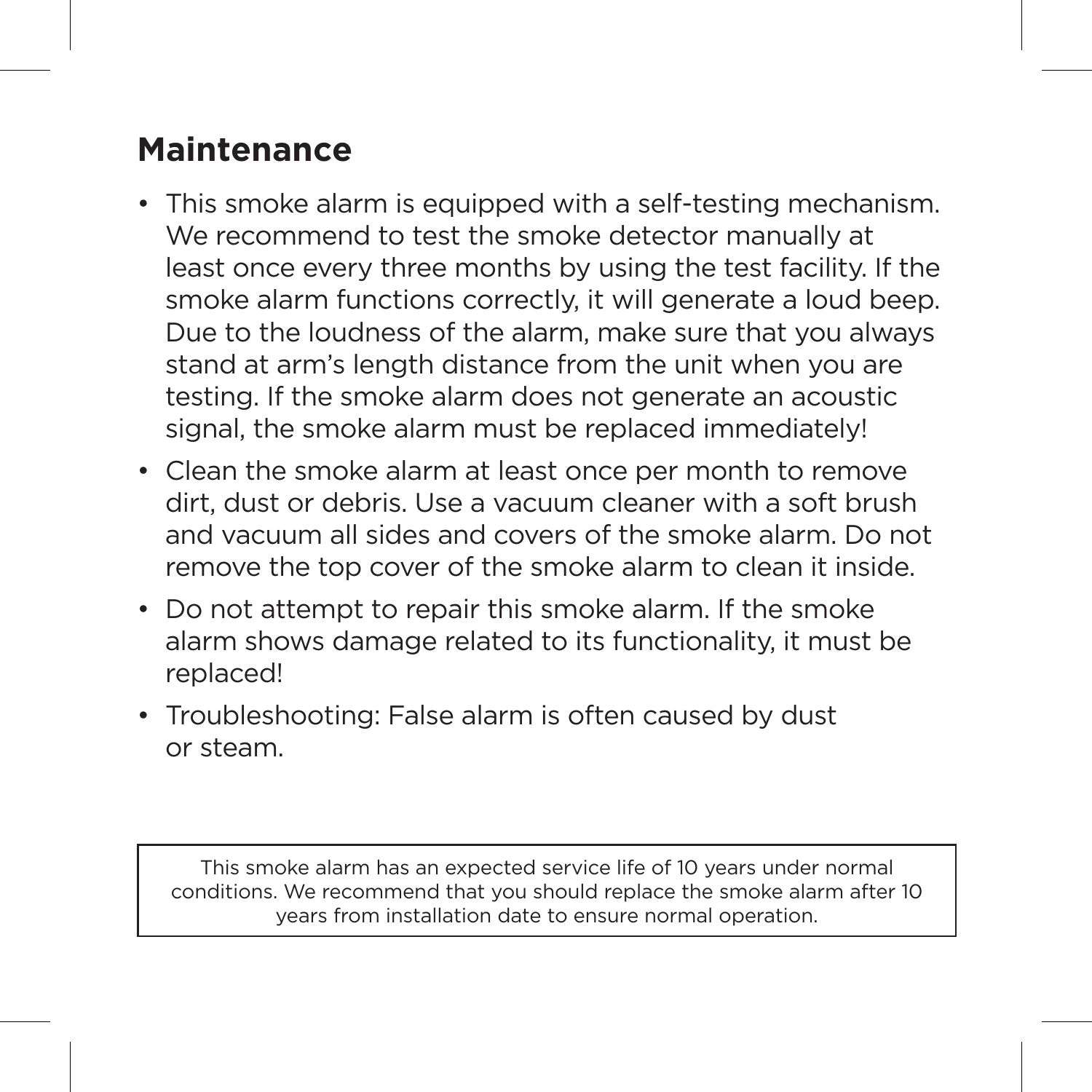#### **Product warranty registration**

Thank you for purchasing and installing the most trusted brand in fire, security and intercoms. To ensure you receive excellent after-sale product service we encourage you to register your products.

There are a few important reasons to register your product:

- 1. It will ensure your investment is protected in case it is damaged or broken and we can effectively carry out any warranty claims.
- 2. Registration will also allow us to contact you in an unlikely event of product safety notification required under Consumer Product Safety Act.
- 3. Registration will also help us improve our product design to meet your needs.

#### **Register at: https://www.psaproducts.com.au/register-product/ Register this product for warranty to ensure fast and effective service.**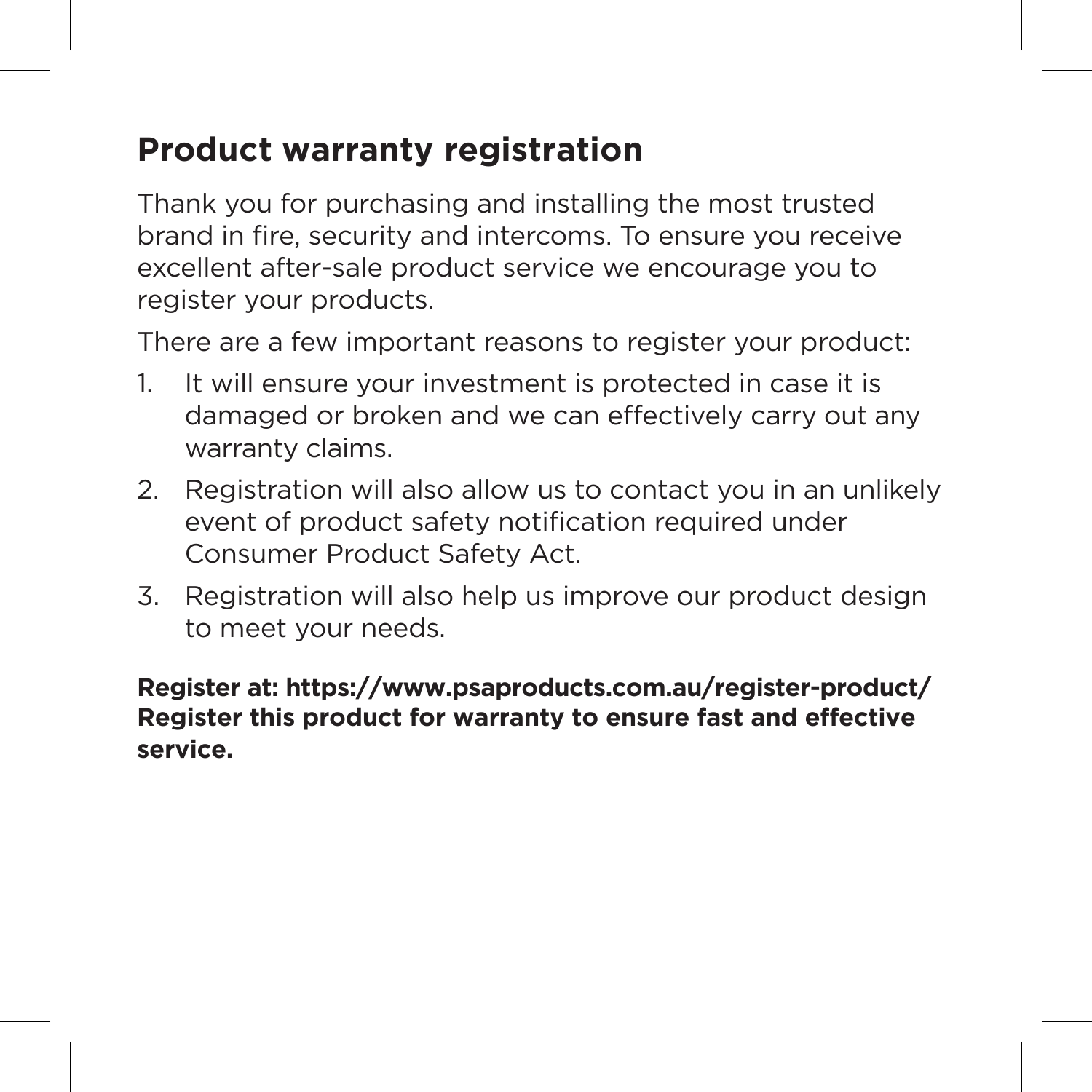# **Overview visual & acoustic signals**

| Operating<br>mode                 | <b>Visual signal</b><br>(flash)                     | <b>Acoustic signal</b><br>(beep)                     | <b>Description</b><br>mode               |
|-----------------------------------|-----------------------------------------------------|------------------------------------------------------|------------------------------------------|
| Normal                            | 1 x per<br>40 second                                | None                                                 | Device is<br>functioning<br>properly     |
| Test                              | 1 x per second<br>$(3x)$ / pause<br>of 1.5 seconds  | 1 x per seconds<br>$(3 x) /$ pause<br>of 1.5 seconds | Device is tested                         |
| Alarm                             | 1 x per second<br>$(3 x) /$ pause<br>of 1.5 seconds | 1 x per seconds<br>$(3 x) /$ pause<br>of 1.5 seconds | Device is<br>detecting smoke             |
| Alarm silence                     | 1 x per<br>8 seconds                                | None                                                 | Smoke alarm<br>signal is muted           |
| Low battery<br>warning            | $1 \times per$<br>40 seconds                        | $1 \times per$<br>40 seconds                         | Battery is<br>running low                |
| Low battery<br>warning<br>silence | None                                                | None                                                 | Low battery<br>warning is muted          |
| Sensor fault<br>warning           | 1 x per<br>40 seconds                               | $1 \times per$<br>40 seconds                         | Sensor is not<br>functioning<br>properly |
| Buzzer fault<br>warning           | $2 \times per$<br>40 seconds                        | None                                                 | Buzzer is not<br>functioning<br>properly |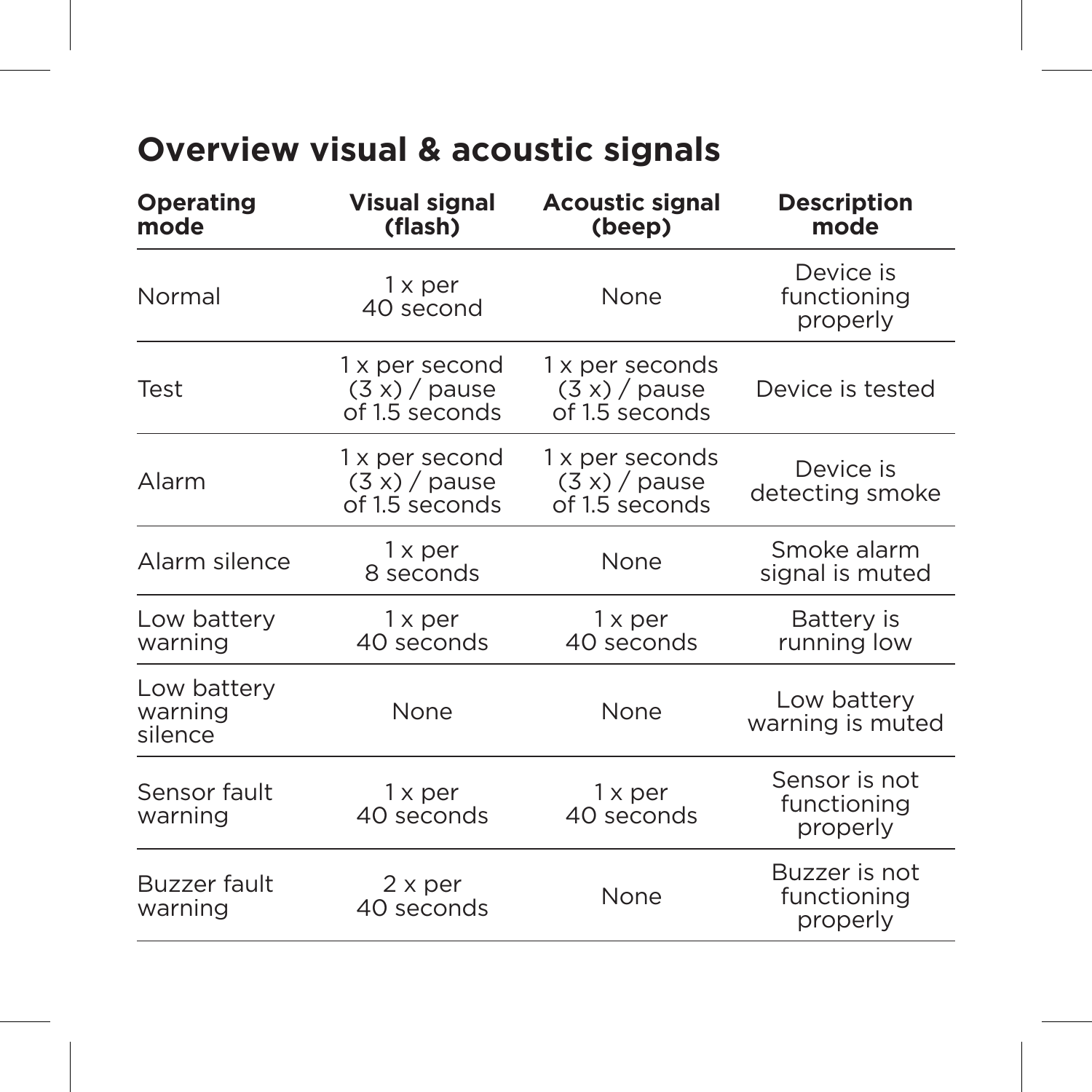## **Warranty and Liability**

- 1. PSA Products Pty Ltd (ABN: 99 076 468 703) of 17 Millicent Street, Burwood 3125 Victoria, Australia warrants the model LIFPE10LP for a period of five (5) years from the date of purchase, as reflected on the Authorised Reseller's or Distributor' invoice / receipt provided to you. PSA Products Pty Ltd will repair or replace the product (at the option of PSA Products) due to any manufacturing defect, at the cost of PSA Products Pty Ltd (excluding any labour costs relating to removal or re-installation of product, and transport costs).
- 2. This warranty shall not apply to the product if it has been damaged, modified, insect infested, contaminated, abused or altered after the date of purchase, or if it fails to operate due to improper maintenance.
- 3. To the extent permitted by law, the liability of PSA Products Pty Ltd arising from the sale or under the terms of this limited warranty shall not in any case exceed the cost of replacement and subject to this clause. In no case shall PSA Products Pty Ltd be liable for consequential loss or damages resulting from the failure of the product or breach of this, or: Any other warranty, express or implied, loss or damage caused by failure to abide by the instructions supplied in the leaflets.